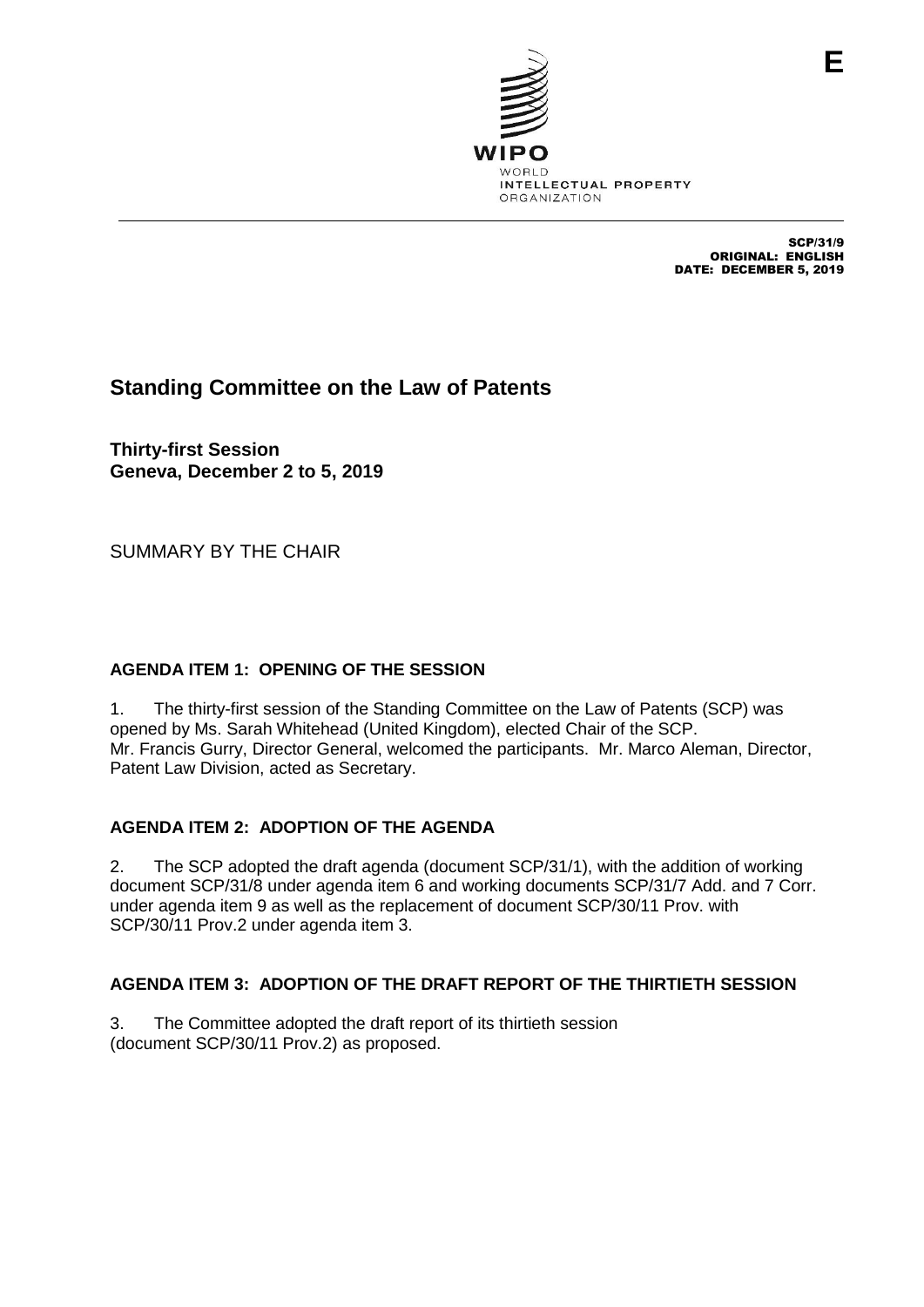### **AGENDA ITEM 4: REPORT ON THE INTERNATIONAL PATENT SYSTEM**

4. Discussions were based on document SCP/31/2.

5. Some delegations shared information on recent developments of their national/regional patent laws with the Committee.

6. The SCP agreed that the information concerning certain aspects of national/regional patent laws [http://www.wipo.int/scp/en/annex\_ii.html] would be updated based on input received from Member States.

# **AGENDA ITEM 5: EXCEPTIONS AND LIMITATIONS TO PATENT RIGHTS**

7. Discussions were based on documents SCP/14/7, SCP/19/6 and SCP/30/3.

8. The Committee held discussions on the draft reference document on compulsory licensing (SCP/30/3). The Committee continued discussion on the issues regarding exceptions and limitations to patent rights.

### **AGENDA ITEM 6: QUALITY OF PATENTS, INCLUDING OPPOSITION SYSTEM**

9. Discussions were based on documents SCP/17/7, 8 and 10, SCP/18/9, SCP/19/4, SCP/20/11 Rev., SCP/23/4, SCP/24/3, SCP/28/8, SCP/30/4 and 9 and SCP/31/3, 4 and 8.

10. A study on approaches to the quality of patent grant process (document SCP/31/3) was discussed.

11. In addition, the Committee discussed a further study on inventive step (part III) (document SCP/30/4).

12. The Secretariat submitted a report on WIPO's technical assistance activities relating to opposition systems and other administrative revocation mechanisms (document SCP/31/4).

13. Furthermore, a sharing session was held with respect to the use of artificial intelligence for examination of patent applications.

14. The Committee continued discussion on the issues and the proposals by the Member States relating to this agenda item, including the proposal by the Delegation of Brazil (document SCP/31/8). Some other delegations suggested other activities to be carried out by the Committee with respect to quality of patents, including opposition systems.

#### **AGENDA ITEM 7: PATENTS AND HEALTH**

15. Discussions were based on documents SCP/16/7 and 7 Corr., SCP/17/11, SCP/24/4, SCP/28/9 Rev. and 10 Rev., and SCP/31/5 and 6.

16. The Committee was informed about the recent developments with respect to: (i) MedsPaL; (ii) Pat-INFORMED; (iii) Approved Drug Products with Therapeutic Equivalence Evaluations (Orange Book); and (iv) List of Off-Patent, Off-Exclusivity Drugs without an Approved Generic. Furthermore, in accordance with the decision of the Committee at its twenty-ninth session, the Committee discussed which initiatives on publicly accessible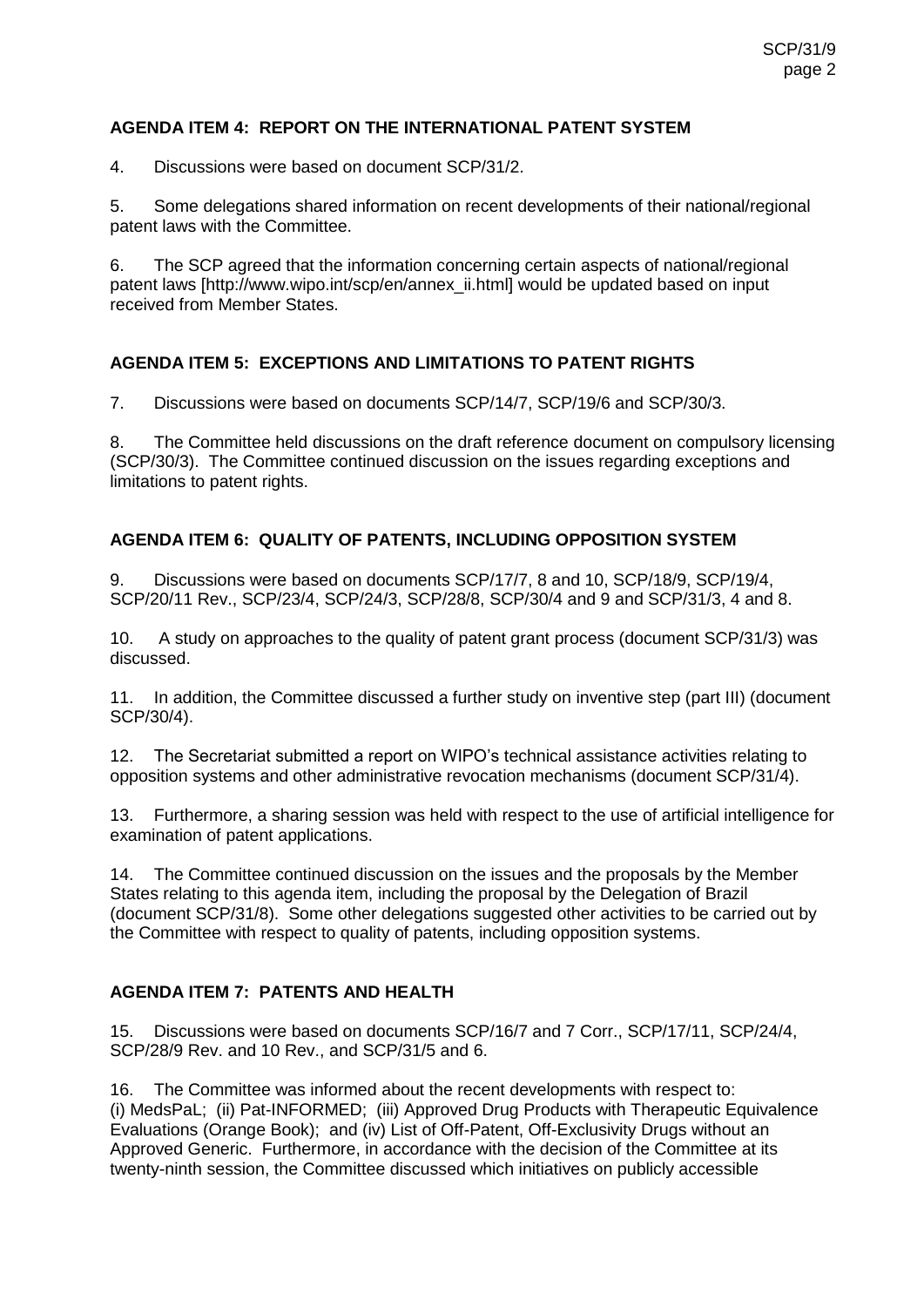databases of patent status information concerning medicines and vaccines would be invited to provide updates on the advances of their information platforms.

17. The Secretariat submitted a report of the sharing session regarding the experiences on capacity building activities related to negotiating licensing agreements, which had been held during the thirtieth session of the SCP.

18. The Committee discussed a review of existing research on patents and access to medical products and health technologies (document SCP/31/5), prepared by the Secretariat. Some delegations requested that document SCP/31/5 be made available in all official languages of the Committee.

19. The Committee continued further discussion on the aspects reflected in the proposals by the African Group (SCP/16/7 and 7 Corr. and SCP/24/4) and by the United States of America (SCP/17/11). Some other delegations suggested other activities to be carried out by the Committee with respect to patents and health.

#### **AGENDA ITEM 8: CONFIDENTIALITY OF COMMUNICATIONS BETWEEN CLIENTS AND THEIR PATENT ADVISORS**

20. A sharing session were held by practitioners and Member States on recent developments and experiences with respect to confidentiality of communications between clients and their patent advisors, covering policy and practical issues and with a particular attention to crossborder elements.

21. Some delegations suggested activities to be carried out by the Committee under this agenda item. Some other delegations suggested that the issue be left to national laws.

# **AGENDA ITEM 9: TRANSFER OF TECHNOLOGY**

22. Discussions were based on documents SCP/31/7, 7 Add. and 7 Corr.

23. The Committee discussed patent law provisions that had contributed to effective transfer of technology, including sufficiency of disclosure (documents SCP/31/7, 7 Add. and 7 Corr.).

24. Some delegations suggested activities to be carried out by the Committee under this agenda item. Some other delegations suggested that discussion on this topic in the SCP should avoid duplication of work with the CDIP.

# **AGENDA ITEM 10: FUTURE WORK**

25. The Committee decided its future work as follows:

- The non-exhaustive list of issues will remain open for further elaboration and discussion at the next session of the SCP.
- Without prejudice to the mandate of the SCP, the Committee agreed that its work for the next session be confined to fact-finding and not lead to harmonization at this stage, and would be carried out as follows: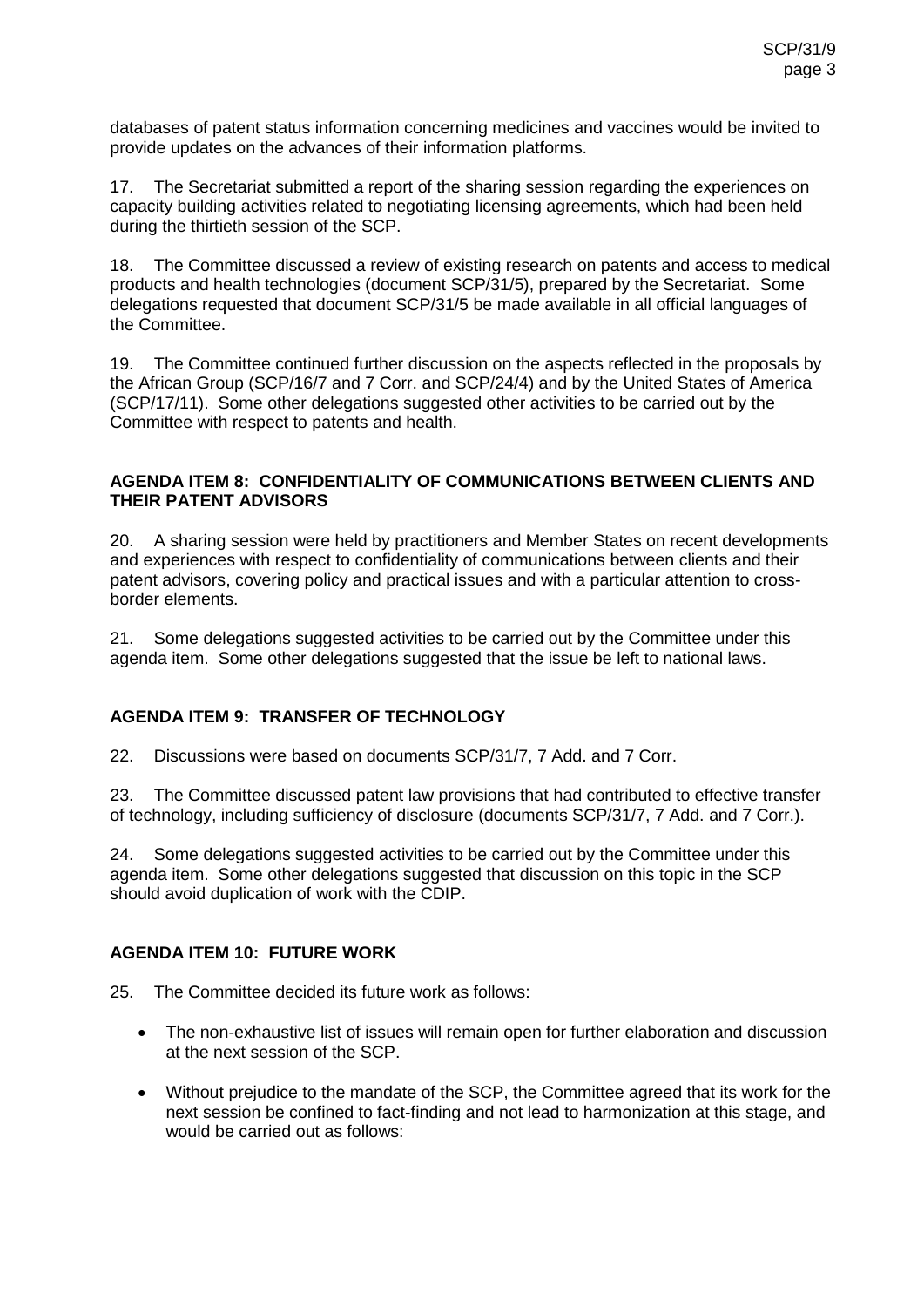### Exceptions and Limitations to Patent Rights

• In accordance with the agreement within the Committee at SCP/28, the Secretariat will continue to work on a draft reference document on exceptions and limitations to patent rights in conjunction with patent protection. Based on the agreement at SCP/30, the Secretariat will prepare a draft reference document on the exception regarding prior use for discussion at SCP/32, taking into account any additional inputs from Member States for the preparation of the said draft document.

#### Quality of Patents, including Opposition Systems

- As decided at SCP/30, the Secretariat will organize a one-day information sharing session on issues related to the patentability of inventions, such as artificial intelligence software as computer-implemented inventions, the use of artificial intelligence as an aid to the creation of inventions or inventions generated independently by artificial intelligence, at SCP/32.
- The Committee will continue discussion on the proposal by the Delegation of Brazil regarding a further study and sharing sessions on sufficiency of disclosure (document SCP/31/8).
- The Secretariat will submit, at SCP/32, a report of the sharing session held during SCP/31, with respect to the use of artificial intelligence for examination of patent applications, and information relating to WIPO's technical assistance activities relating to use of artificial intelligence as tools for patent offices.
- The Committee would continue discussions on document SCP/31/3.

#### Patents and Health

- Based on the agreement at SCP/30, the Secretariat will organize, at SCP/32, a sharing session by Member States on challenges and opportunities in relation to types of patent licensing provisions in the healthcare technologies.
- Document SCP/31/5 will be made available in the six official languages for further discussion at SCP/32.
- National/regional patent offices will be invited to share information on their collaborations with initiatives on publicly accessible databases of patent status information concerning medicines and vaccines, such as MedsPaL, at SCP/32. In addition, the Health Canada Patent Register will be invited to present its database at SCP/32.

#### Confidentiality of Communications between Clients and Their Patent Advisors

- The Committee will continue discussion on recent developments and experiences with respect to confidentiality of communication between clients and their patent advisors, and on any suggestions/proposals by Member States.
- The Secretariat will submit, at SCP/32, a report of the sharing session held during SCP/31, by practitioners and Member States on recent developments and experiences with respect to confidentiality of communications between clients and their patent advisors.